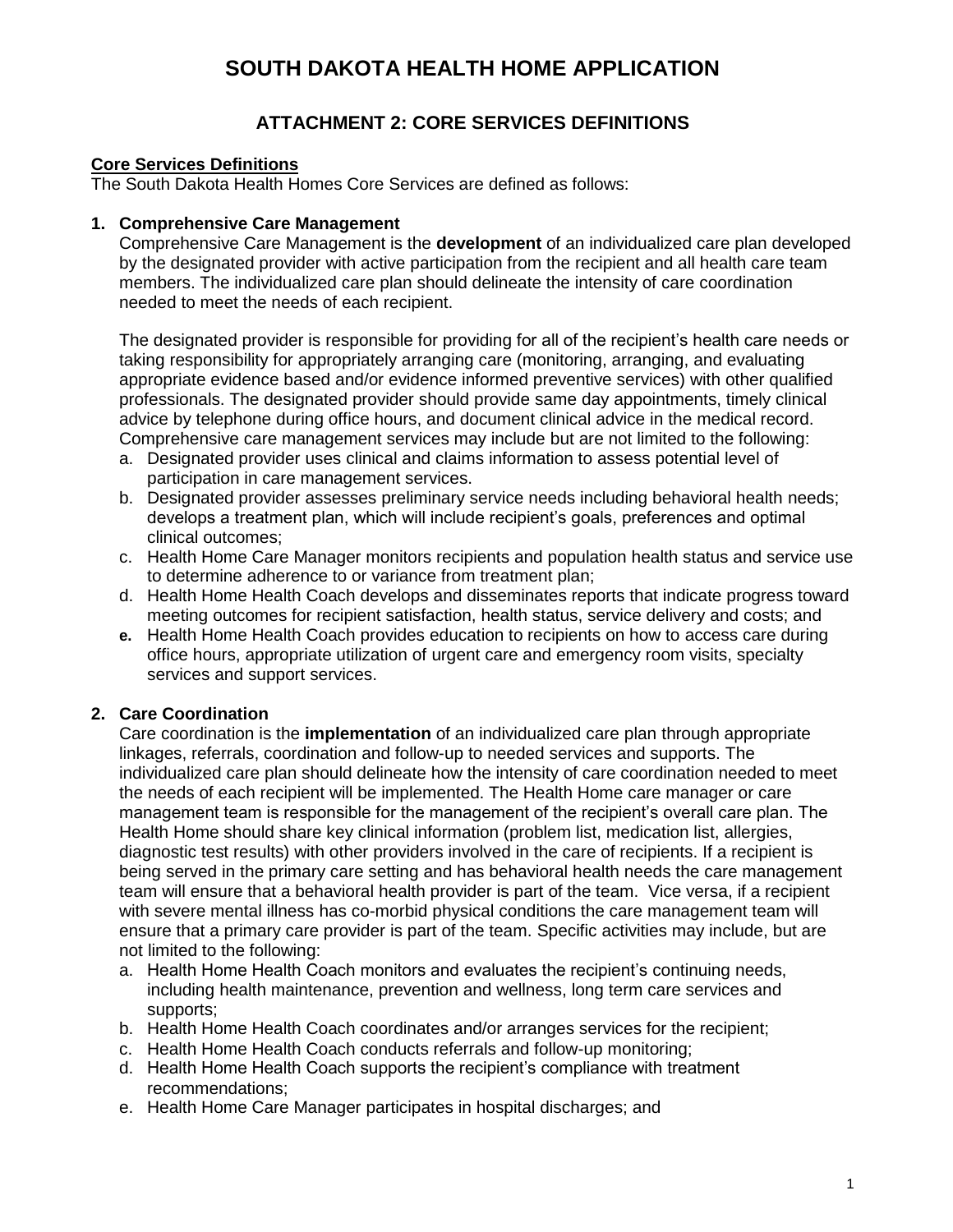# **SOUTH DAKOTA HEALTH HOME APPLICATION**

**f.** Designated provider and Health Home Care Manager communicate with other providers and recipient/family members.

### **3. Health Promotion**

Health promotion services **encourage and support** healthy ideas and concepts to motivate recipients to adopt healthy behaviors and enable recipients to self manage their health. The Health Home care manager or health coach will provide health promotion activities. Specific activities may include, but are not limited to the following:

- a. Health Home Health Coach provides health education to recipients and their family members specific to the recipient's chronic or behavioral health conditions;
- b. Health Home Health Coach develops disease specific self-management plans;
- c. Health Home Health Coach provides education regarding the importance of immunizations and screenings, child physical and emotional development; and
- d. Health Home Health Coach promotes healthy lifestyle interventions for substance use and prevention, smoking prevention and cessation, nutritional counseling, obesity reduction and prevention, and increasing physical activity.

#### **4. Comprehensive Transitional Care (including appropriate follow up from inpatient to other settings)**

Comprehensive transitional care services are a **process** to connect the designated provider team and the recipient to needed services available in the community. A defined member of the designated provider care team has overall responsibility and accountability for coordinating all aspects of transitional care. Specific activities may include, but are not limited to the following:

- a. Health Home Care Manager facilitates interdisciplinary collaboration among providers during transitions;
- b. Designated provider encourages the PCP's, recipients and family/caregivers to play a central and active role in the formation and execution of the care plan;
- c. Health Home Care Manager provides comprehensive transitional care activities, including, whenever possible, participating in discharge planning;
- d. Health Home Care Manager collaborates with physicians, nurses, social workers, discharge planners, pharmacists, and others to continue implementation of the treatment plan with a specific focus on increasing the recipient's and family members' ability to manage care and live safely in the community; and
- e. Health Home Health Coach shifts the use of reactive care and treatment to proactive health promotion and self-management.

## **5. Individual and Family Support**

Recipient and family **support services** reduce barriers to recipient's care coordination, increase skills and engagement and improve health outcomes. A defined member of the designated provider care team is responsible for engaging and educating the recipient/family about implementing the care plan using methods that are educationally and culturally appropriate. This includes assessing the barriers to care and working with the recipient/family to overcome barriers such as medication adherence, transportation and keeping appointments. Specific activities may include, but are not limited to the following:

- a. Health Home Health Coach advocates for recipients and families;
- b. Health Home Health Coach identifies resources for recipients to support them in attaining their highest level of health and functionality in their families and in the community;
- c. Health Home Health Coach coordinates or provides transportation to medically necessary services; and
- d. Designated provider or Health Home Care Manager provides information on advance directives in order to allow recipients/families to make informed decisions.